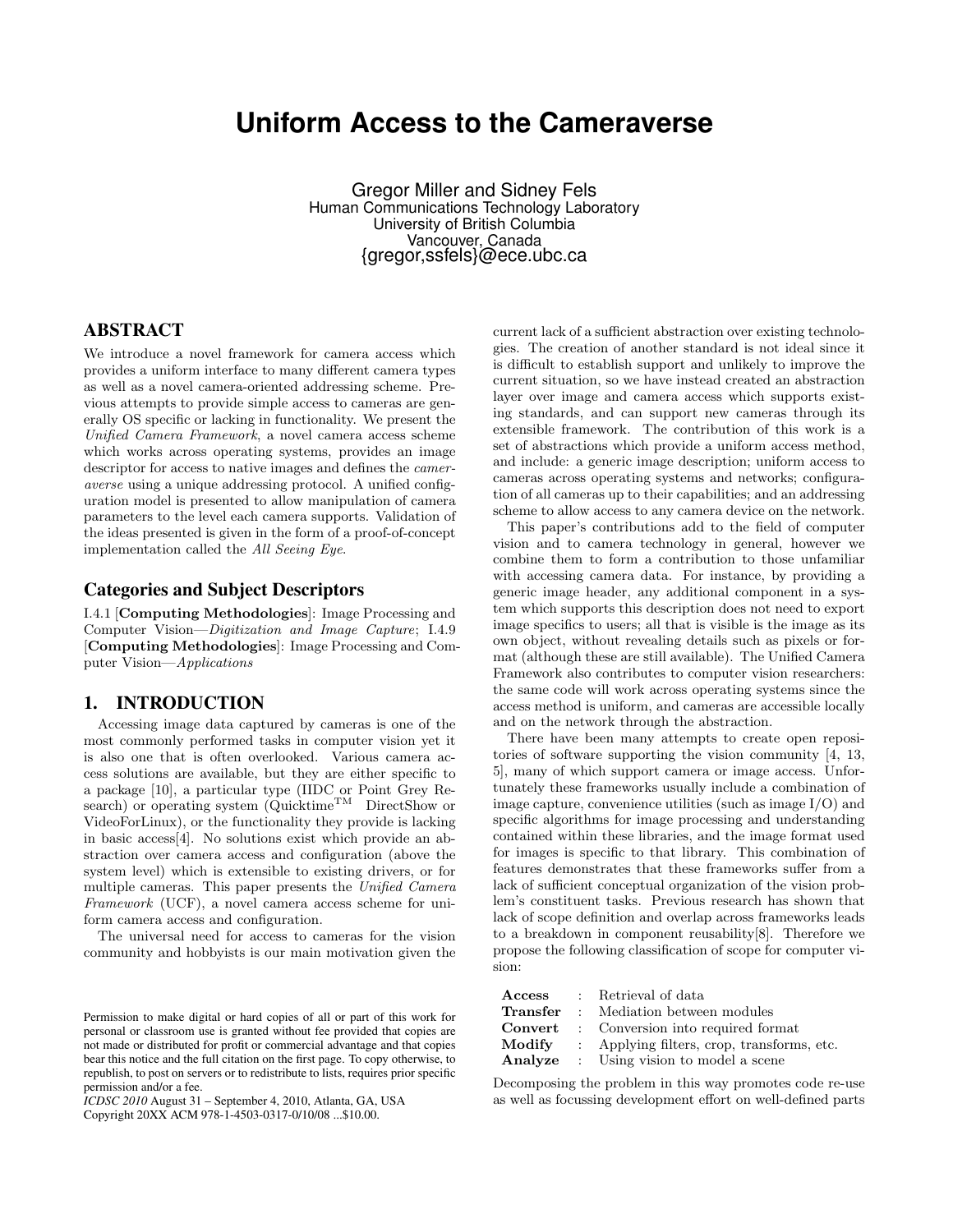of computer vision. Under this classification we present UCF as a solution to the Access problem. The other components in the computer vision pipeline have various example solutions, such as Hive[2] for transfer, ImageMagick for conversion and CoreImage<sup>TM</sup> for modification (although these last two also expand out of our defined scope). As yet there are no known solutions to the Analysis problem which limit their scope to analysis while also being comprehensive and accessible to those not specialized in computer vision techniques.

UCF addresses the camera problem by defining the problems as increasing levels of access (image, interface, general camera), and providing a solution for each. The image access problem, described in Section 3.1, is that of describing a general image with a single header, to give access to the various different types supported by digital cameras. The next problem is getting access to a camera: many frameworks exist for this purpose, but few work across systems or networks, or provide a configuration mechanism to the level which each camera supports. We outline a uniform access definition in Section 3.2 to capture images from any camera, regardless of the platform or camera location. This access method is designed to work with existing camera libraries, but allows specific drivers to be incorporated for greater control. The final issue is accessing any available camera, not just those local to the current machine. We define an addressing scheme which incorporates existing networking architectures into UCF to allow access to any camera on the network. Our proof of concept implementation (which will be made freely available) of UCF is called the All Seeing Eye, and is discussed in Section 4.

A previous version of the initial work (descriptor, uniform interface) has been presented as a work-in-progress[9] at a workshop. Numerous changes have been made to the abstraction of the descriptor and interface and as such this is a more complete version. This paper also includes a camera access scheme which has not been presented before.

## 2. PREVIOUS WORK

There have been a number of efforts to create standardized formats for device manufacturers such as IIDC 1394-based Digital Camera Specification[1] and VAPIX network camera communication specification[3]. IIDC standardizes access to camera devices that use FireWire as the camera-to-PC interconnect. The IIDC standard specifies the camera registers, fields within those registers, video formats, modes of operation and controls. VAPIX is a HTTP protocol developed by Axis Corporation for communication with network cameras via TCP/IP and the server client model. Using VAPIX the image data and camera configuration data in VAPIX are sent as HTTP commands to and from the camera device allowing uniform communication to any network device that implements VAPIX. Although these standard formats present a theoretically valid approach, a convergence of such standards by manufacturers is unlikely.

Video4Linux (V4L) is an example of a class of solutions that attempt to provide seamless access to source via a uniform interface[12]. V4L provides standardized access to video devices by including a kernel interface for video capture. This approach utilizes the Linux paradigm of treating all input and output communication as reads and writes to a file and presents imaging devices as file handlers to users. V4L defines standard types for devices and video properties, and provides functions for opening and closing devices, changing device properties, data formats, and input and output methods that are implemented via system calls. Using these defined types and methods, programmers have access to the sources that are installed on a particular machine. Although V4L provides an abstraction over specific camera protocols (e.g. IIDC) to the user quite effectively, it has two drawbacks. It is platform dependent and there is a barrier to adding support for new devices: in order to add support for a new device (or class of devices) a developer needs to write kernel drivers which is a cumbersome task and eliminates any hope of an opportunity for platform independency.

QuickTime is a media framework developed by Apple Inc. for managing and handling various multimedia requirements[11]. In addition to its ability to manage audio, animation and graphics, QuickTime provides functionality for capturing, processing, encoding, decoding and the delivery of video data through a framework called QTKit. QTKit's view of vision data is based on the concept of video clips or as Quick-Time calls it 'movies'. QTKit provides a set of classes for accessing vision data from sources (capture devices and files) that provide high-level abstractions over the source's lowlevel details. QuickTime also provides a very comprehensive, high-level mechanism for decoding and encoding video between a large number of different formats. There are two limitations with QuickTime's approach with respect to vision based system development. The first issue is it does not provide a simple mechanism to retrieve the images from inside the system once they have been captured from the camera. The second limitation is that it is restricted to certain operating systems and so is not platform independent.

DirectShow[6] is a multimedia framework developed by Microsoft to provide a common interface for managing multimedia across many programming languages. DirectShow is an extensible filter-based framework that provides data capture, filtering, conversion and rendering of video and audio data. DirectShow interfaces with the Windows Driver Model in order to provide access to a large number of capture and filter devices. DirectShow insulates the application programmer from the details of accessing these devices; however, it also suffers from the same drawbacks as other multimedia frameworks as it uses its own image format and is not platform independent. Video4Linux, Quicktime and DirectShow are all platform dependent and do not provide any mechanism for data transport.

Java Media Framework (JMF)[7] is a cross-platform multimedia framework similar to QuickTime that provides capture, playback, streaming and transcoding of multimedia in a number of different formats for Java developers. The architecture of JMF consists of three stages: input, processing and output. The input stage provides routines for accessing video data from capture devices, files and network inputs. The processing stage deals with converting data using different codecs and adding common video effects. The output stage deals with rendering the video data, saving it to disk and sending the data via network. The fundamental limitations of JMF are similar to the QuickTime framework, in that it does not provide an abstraction over data transport.

The Open Computer Vision library (OpenCV)[4] is a comprehensive and widely used vision processing framework. The overall design of OpenCV relies on declaring data type definitions for vision entities and providing functions for operating on and extracting data from them. OpenCV pro-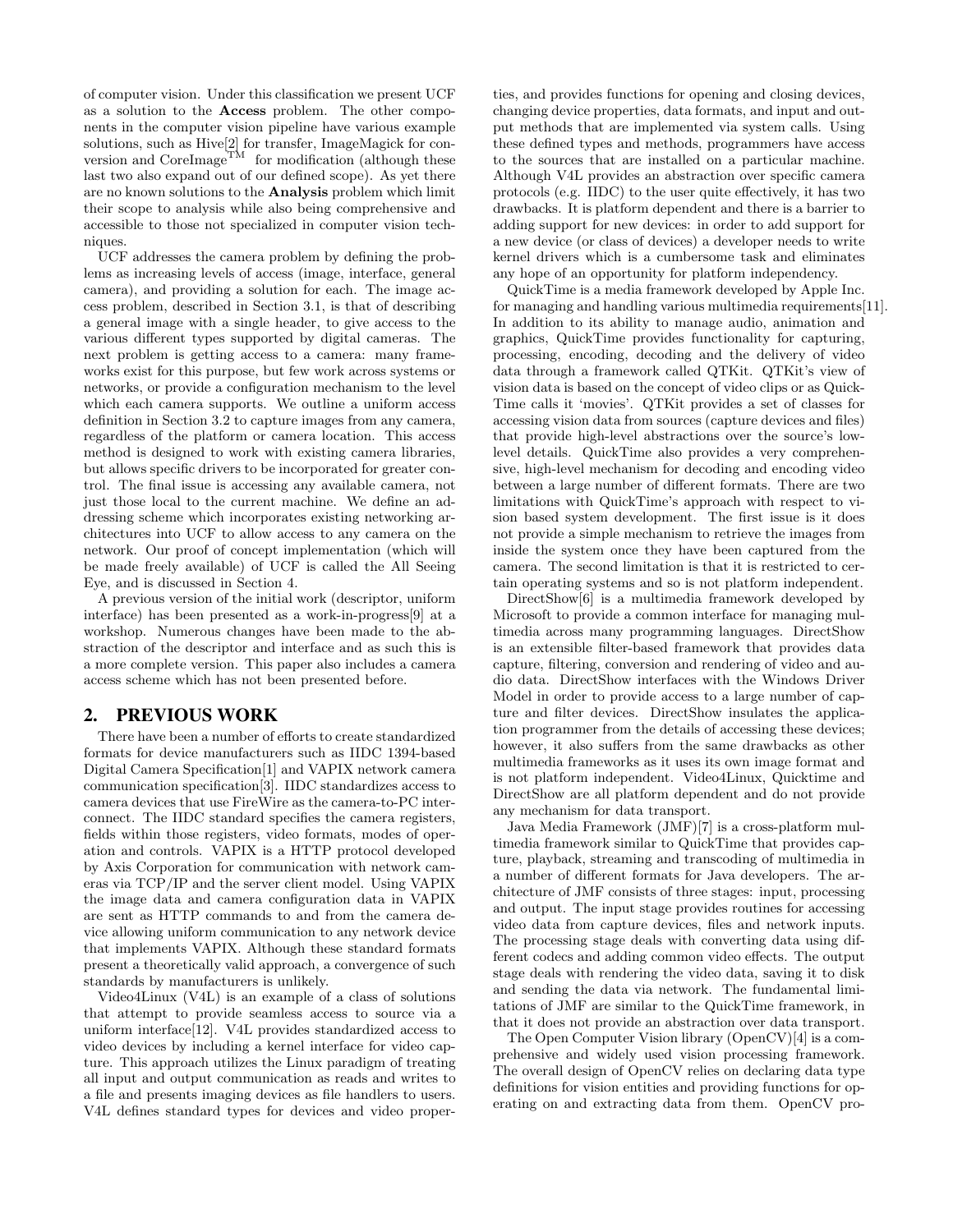| Property               | Type           | Description of                                                          |  |
|------------------------|----------------|-------------------------------------------------------------------------|--|
| Dimensions             | 32-bit integer | Width and height in pixels of the image                                 |  |
| Frame Number           | 32-bit integer | Frame number from originating camera                                    |  |
| Timecode               | 32-bit integer | Time at which the frame was captured (may be synchronized)              |  |
| Synchronisation Number | 32-bit integer | Stores the synchronisation code when using multiple cameras             |  |
|                        |                | (can include camera group ID, camera number and sync code)              |  |
| Pixel Format           | 8-bit enum     | Encoding of pixel e.g. RGB, YUV422, floating-point                      |  |
| Number of Channels     | 8-bit integer  | Number of channels per pixel in the image (3 for RGB, 4 for RGBA, etc.) |  |
| Bits per Channel       | 8-bit integer  | The precision of each channel                                           |  |
| Bits per Pixel         | 8-bit integer  | The number of bits per pixel                                            |  |
| Image Format           | 8-bit enum     | Encoding of image in memory, e.g. JPG, PNG, raw                         |  |
| Origin                 | 8-bit enum     | Location of origin for indexing image                                   |  |
| Size                   | 32-bit integer | Size of the image data, not including this description                  |  |
| Total Size*            | 32-bit integer | Size of the image data including this description                       |  |

<sup>∗</sup> This value can be computed based on other values on image reception to save space.

#### Figure 1: This table represents the description of a general image, designed to accommodate as many types of image as possible without creating an extremely complicated structure.

vides a framework for accessing data from cameras installed on the system that utilizes an OS specific framework such as V4L, with support for multiple cameras although the authors had difficulty getting this to work. Limitations such as lack of support for distribution, multithreading, limited source access and image data manipulation, force developers to create custom frameworks (or utilize other existing frameworks) that employ OpenCV as a complementary framework.

Existing camera access frameworks usually define their own image formats instead of a description which can accept multiple formats, as outlined in Section 3.1. Additionally, data transport is often ignored when implementing vision system solutions. While all frameworks define an interface to access the cameras, they target only a subset of the available camera systems (usually entirely ignoring network cameras) instead of providing a uniform access interface which can retrieve images from any camera, as we demonstrate how to do in Section 3.2.

#### 3. THE UNIFIED CAMERA FRAMEWORK

The contribution of this paper is the Unified Camera Framework (UCF), which contains a number of components to allow uniform and simple access to cameras, regardless of type. There are three levels of access required to provide an abstraction over source details:

- 1. Access to an image
- 2. Uniform access to a camera
- 3. Configuration of any camera up to its capabilities
- 4. Access to any addressable camera

Through these four access levels we provide solutions to the main problems encountered by computer vision researchers and developers when performing data capture from cameras: getting access to images through a generic image description; accessing and configuring any of the available cameras through a single interface; and using the same interface to access cameras which are not locally connected by integrating it with a transport mechanism. The immediate gain from these is uniform access to any camera on the local machine, the network or connected to a machine which is on the network. Access to multiple cameras simultaneously is supported (including synchronisation information). The camera access protocol uses a name server to redirect queries based in URI format to the camera device itself (which can be accessed using the uniform interface). This mechanism is performed by the UCF driver and is hidden from the user. The following three sections discuss the levels of access defined in the Unified Camera Framework.

#### 3.1 Image Access

Our definition of image access is to provide a representation of many different formats which can be described succinctly. This allows applications to understand images in the native formats from various cameras, or to provide a description of a format for conversion. We present a generic image description to make image access transparent, to keep the highest quality image available, and to provide a simple means of image conversion. The image description must:

- Describe as many image formats as possible with a minimal description
- Hold information on synchronisation and timecodes (for multiple camera capture)
- Be extensible to allow for proprietary information and support of future image types

The description can be transported as a header along with the image data, and interpreted either by user code or by another system which supports the description. For a sequence of images the full header may only be sent once, and again only if the image type changes. A shortened header of frame number, timecode, synchronisation and size can be used for each individual image.

The motivation behind the generic description is to allow images from cameras supported through UCF to be received in the camera's native format. This is to maintain the highest possible level of quality until the point is reached for processing or, if needed, conversion. If a conversion is required then it is hoped that by using this mechanism the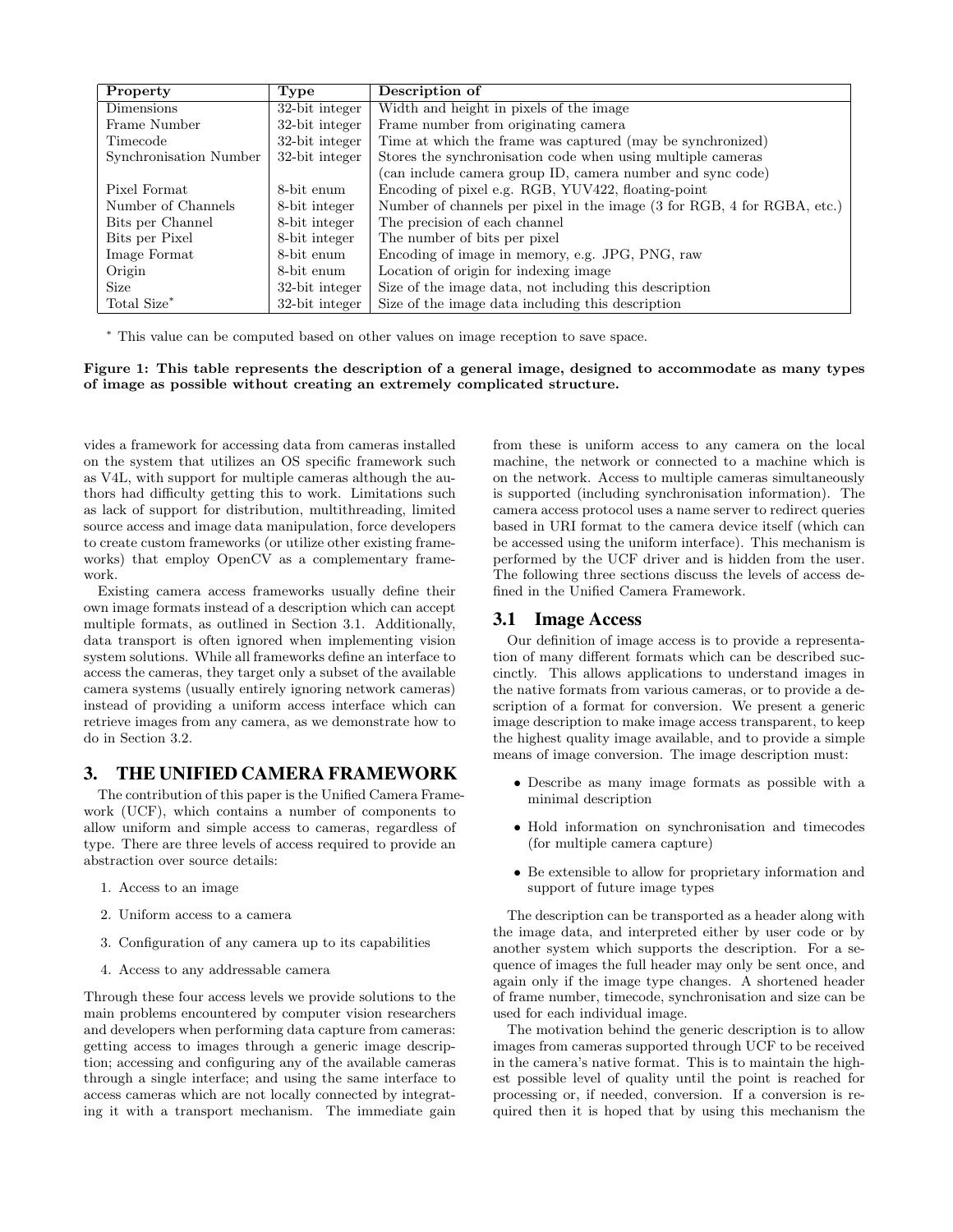number of these is minimized; conversion between non-lossy formats can still result in quality degradation (e.g. RGB to HSV or YUV).

Providing a generic image description gives the first level of access. From the description applications can accept images in the native format of the camera and process in this format if supported. Our general image description is shown in Figure 1, along with the associated type of each item. The number of bits assigned to each item is conservative and could certainly be reduced. The general image description can also provide a layer of abstraction from image access. Given a set of components that support the UCF image description a developer need only pass the image as a whole among components. The details of the pixel types, image format etc. are hidden from the developer through the abstraction layer.

Some assumptions are made on the type of images produced by cameras. First, that camera data is supplied as discrete frames and those frames are rectangular in nature: while not true for range scanners, light field imagers etc. there is usually an acceptable mapping (e.g. spherical or cylindrical). Secondly, that individual pixels can be represented by a number of channels of a particular datatype. This type could be integer or floating-point, which again allows for data from range scanners, but also for a general raw image type using floating-point notation (common in HDR images or light maps for relighting constructed models in computer vision). Third, that if the image is compressed it is in one of the general formats such as JPEG or PNG (although others could be added). Finally, the image is exactly the dimensions stated, and the rows are not padded with extra bytes (e.g. to make it a multiple of four) when uncompressed.

The description is deliberately kept as small as possible, to try and represent the greatest number of image types with the smallest description. The width and height are stored as 16-bit integers within a single 32-bit value. The frame number, timecode and synchronisation number are provided mainly for use with multiple cameras, however the frame number and timecode could also be useful in nonsynchronized systems (such as surveillance).

The pixel type of the image is described through a format (pre-defined, such as RGB or YUV422), the number of channels, the number of bits per channel and the number of bits per pixel. The format provides the pixel encoding under which the other values are interpreted, e.g. YUV422 has a different packing method to RGB. The number of bits per pixel is provided to allow padding of the pixel storage to round up to the nearest byte. This is to accommodate image types from HD or SLR cameras which can have a higher dynamic range such as 14 bits per pixel. For an RGB pixel, this is 42 bits: if the number of bits per pixel is set to 42, then there is no padding and each pixel will need to be extracted sequentially from the data; if the number of bits per pixel is set to 48 then each pixel is contained within 6 bytes, and can be addressed as such (and each channel extracted from the 48-bit value).

The image format is defined to allow for different methods of compression of the image data, such as JPEG or PNG. If the image is not compressed then the format is defined as 'raw'. The format may also indicate a progressive compression scheme such as MPEG; the precise setup of this would be done in the camera configuration (see Section 3.2). The

| // Pseudo-code definition      |  |
|--------------------------------|--|
| base class Camera              |  |
| - String Name()                |  |
| - String Address()             |  |
| - String Driver()              |  |
| - Error Initialize()           |  |
| - Error Get(Image &, bool)     |  |
| - Error Query (Capabilities &) |  |
| - Parameters Config()          |  |
| - Error Config(Parameters &)   |  |

Figure 2: Definition of the Camera class used to encapsulate the functionality of a basic camera. The name is ideally unique, such as a make/model plus serial number; the address is the URI as specified by the CAP in Section 3.3; the driver specifies how UCF is interacting with the camera; initialization is often required, especially for synchronization issues; the most often used method is Get(), which provides the latest image captured by the device; finally, the configuration parameters are specified through a query-based interface - this is extended within each camera driver to provide more control given a known camera type.

same system would also deal with any digital rights management (DRM) the camera may use.

The origin is defined to take account of how the image should be indexed, although this could be extended to a full transformation description. The size of the image data is given, since although it can be calculated for raw images the size is not known for compressed images. The total size, that of the image and the description, is provided although this could be calculated separately. To save space a set of general descriptors could be defined such as RGB8 which would remove the need to specify the pixel format and properties. This may not be an important issue, as the descriptor is very small in comparison to a typical image size, and only needs to be sent once for every stream of images. However when the image is passed to the user each one will have a copy of the description (for possible use by other components or by the user).

## 3.2 Uniform Access

The next level of access beyond images is retrieval of those images from a camera. We have taken an object-oriented approach and encapsulated the basic functionality of a camera within a class. An abstract base class Camera is defined with the basic methods in Figure 2. Specific camera drivers can then be defined as derived classes and polymorphism can be applied to provide access to all camera types through a uniform interface.

Defining the camera interface this way also allows for different levels of access to a camera. Basic users who demand only an image and require very little configuration can simply use the base definition to access images from the requested camera. More advanced users can use the specific class definition to configure the camera or utilize some specific functionality. For example, Point Grey Research (PGR) cameras can be configured extensively while a basic webcam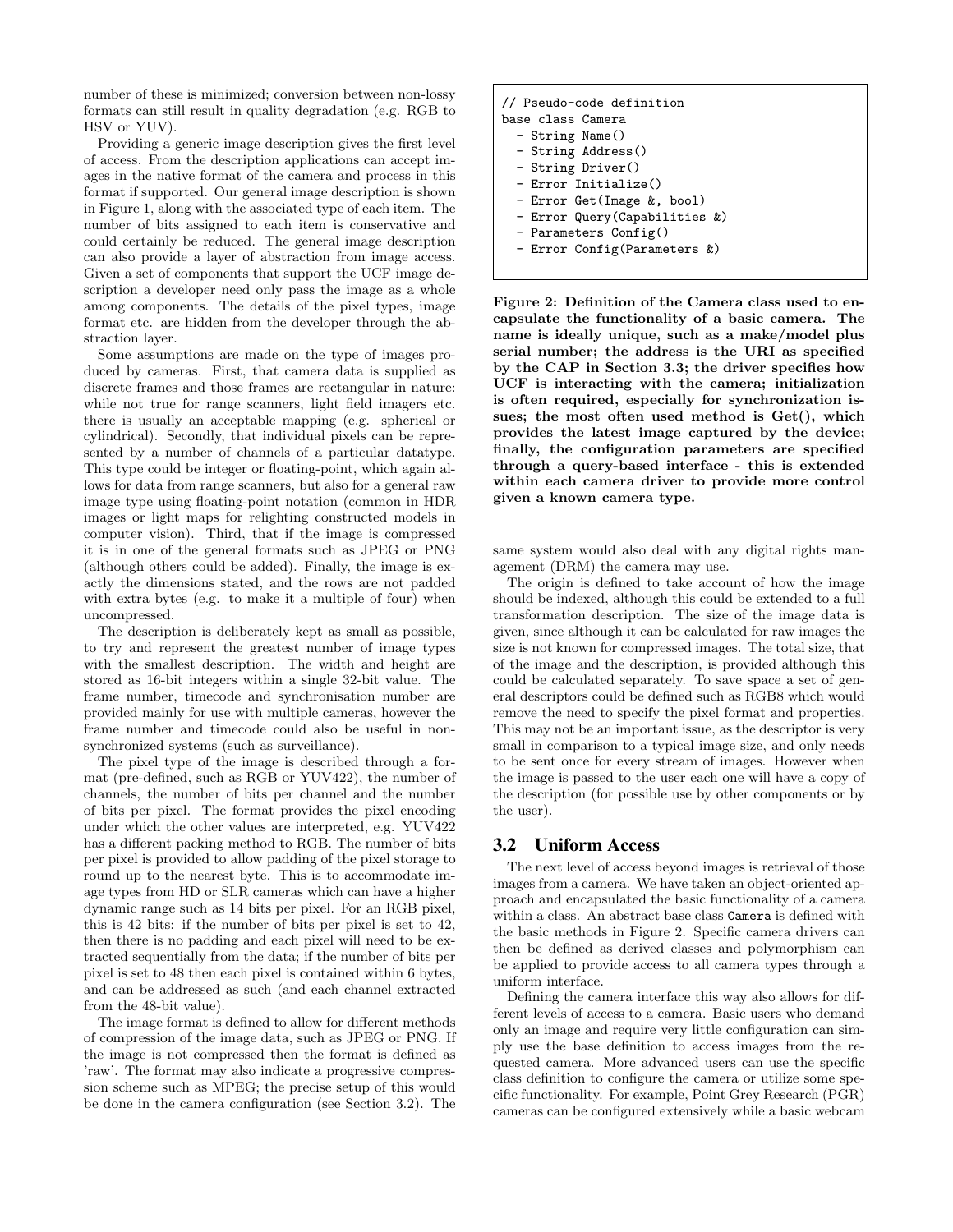| Property        | Description                        |  |  |
|-----------------|------------------------------------|--|--|
| Dimensions      | Width and height of desired image  |  |  |
| Frame rate      | Frequency of image generation      |  |  |
| Compression     | Type and level of compression      |  |  |
| Pixel type      | Format and depth of pixel          |  |  |
| Synchronization | E.g. timecode-based or frame-level |  |  |

Figure 3: This table displays the parameters of a typical camera's configuration.

cannot. With uniform access the basic level access may be used for both or a PGR driver class may be used to access the advanced functionality of a PGR camera.

The base class definition provides for access to the camera name (supplied at camera setup), the camera ID (a UCF address, explained in the following section), access to image data, and basic camera configuration (parameters for configuration are shown in Figure 3). Not all cameras will support even this basic set of parameters, in which case the method will return an error code signifying which configuration request failed. The current configuration of a camera can also be queried through the Config method.

The base class interface is equivalent across platforms which allows the same code to run on multiple operating systems. Some definitions, such as that from PGR, are not cross-platform due to the direct support of the camera SDK (the FlyCapture SDK currently only supports Windows, although an upcoming version will also support Linux). However images from these cameras may still be accessed through the basic interface via the Firewire class.

Finally, one of the main advantages of this interface is that it provides an abstraction over the location of the camera: users can access cameras on the local machine or elsewhere on a network using the Camera Access Protocol (CAP) and UCF URLs to address the cameras. CAP is explained in detail in the following section.

#### 3.3 The Camera Access Protocol

The last component of UCF is the camera access protocol, which provides mechanisms to access any addressable camera. We call the space of addressable cameras the cameraverse, and use a uniform resource identifier (URI) format to address these cameras.

CAP is an important contribution since it opens up access to cameras not just attached to the local machine but also any cameras attached to other machines which are accessible over the network. We use the definition of network here loosely, as it could mean TCP/IP over Ethernet, Bluetooth or some other connection, and so we assume that a network layer has been defined below UCF which may be used. An additional advantage to using CAP is that it provides an abstraction above programming language and platform, and so cameras can be accessed from any platform on any system which supports the UCF protocol.

The UCF URI is defined in the following format:

#### ucf://[gateway]/[sub-gateway]/[driver]/[camera ID]/

The possible values of the components in the URI are defined in Figure 4. This works in much the same way as a normal URL for the web, with a hostname, directory-like structure and then an identifier, although it supports a few

- a) ucf://local/usb/camera3/
- b) ucf://capturebox.university.edu/firewire/camera0/
- c) ucf://capturebox.university.edu/group/multi1/
- d) ucf://capturebox.university.edu/group/multi1/ camera0/
- e) ucf://floating/PGR/flea2/SN0375-0194/
- f) ucf://camera.university.edu

#### Figure 5: Example URLs for addressing cameras.

more options. Our URI scheme name is "ucf" to identify the address as a unified camera framework destination.

The *gateway* provides the location of the machine which hosts the UCF camera. This may be a hostname or IP address for networked machines, or it can use the keyword local to signify the local machine. There is one additional option, floating: this mode can be used when the camera can be uniquely identified (through a serial number for example) and found through a discovery mechanism. This is especially useful when a camera needs to be connected to a different machine, since the URL for this camera does not change. Figure 5e shows an example URL for a floating camera.

The sub-gateway is an optional argument in the URI, and so does not need to be set for all camera addresses. However it introduces useful features such as addressing an entire group of cameras with a single address (which can be sent to a UCF name-server to retrieve the addresses of all cameras in the group). This is shown in the example in Figure 5c where the group  $multi1$  is addressed. Through this it is also possible to address specific cameras in the group, as shown in Figure 5d. Groups are set up by the user in advance, and provide a simple mechanism to work with multiple cameras. The sub-gateway also allows cameras to be addressed by their make or brand-name, after which they can be referenced by model and/or serial number.

The driver is used to specify the driver used by the host machine to access the camera, or the model of the camera if using the brand/make in the sub-gateway. This not only allows us to provide a unique path to the camera but also a user-readable URI which is meaningful, since the user can see how the camera is connected to that machine. The example values shown in Figure 4 cover the kind of connections used by most cameras. The examples in Figure 5a (local machine with usb camera) and Figure 5b (machine on a university network with a firewire camera) demonstrate the use of the accessor with connection type.

Finally, the *camera ID* identifies the specific camera being addressed which belongs to the previously defined gateway and accessor. This is required because machines often have more than one camera on a particular bus (e.g. three cameras on the firewire bus). This is also used for floating cameras to specify the serial number, providing a unique identifier with the make and model so that the machine is not required if auto-discovery is supported.

To apply UCF in a real-world setting there needs to be a name-server running which can translate URLs into connections to a camera. Each machine that hosts one or more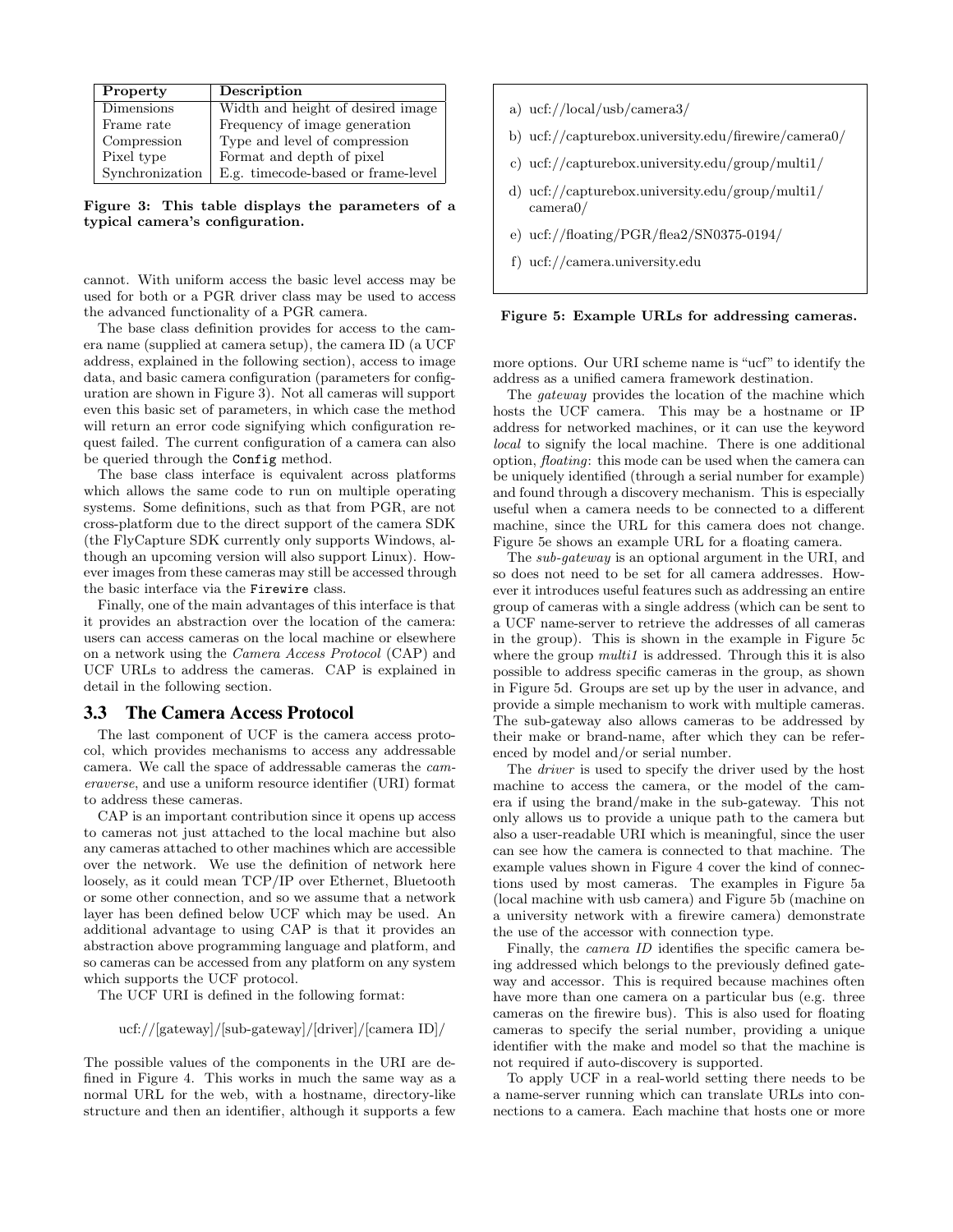| $\operatorname{Addressor}$ | <b>Example Values</b>                                       | Describes                  |
|----------------------------|-------------------------------------------------------------|----------------------------|
| gateway                    | hostname, IP address, <i>local</i> , <i>floating</i>        | Machine location           |
| sub-gateway                | <i>group</i> , brand, (optional argument, possibly not set) | Multiple cameras           |
| driver                     | usb, firewire, network, PGR, VAPIX, model                   | Connection and driver type |
| camera ID                  | port number, serial number                                  | Specific camera            |

Figure 4: Variations in the components of a UCF URI. Those values that are italicized represent keywords used in the URI, otherwise they are descriptive of the value used.

UCF cameras must run a name-server that performs two tasks: allow queries from local or external sources about the cameras currently connected locally or that the nameserver knows about (such as network cameras), and facilitates connections to any of these cameras. Additionally a auto-discovery system is used for automatic update of camera connections on the network, and therefore automatic access to cameras given a unique floating URL.

The other option would be to have a UCF routing protocol, but this would require more low-level support. If UCF were to be extended and accepted as an addressing system in the future then it would need to be changed from sitting on top of a network infrastructure (as it is now designed to accommodate all existing cameras) to becoming a part of the infrastructure. If this was the case, then the example in Figure 5f could be used to address a UCF-supported camera directly and retrieve images.

## 4. SYSTEM ARCHITECTURE

We have developed an example implementation of the Unified Camera Framework which we call the All Seeing Eye (ASE). The architecture of the system is based on the definitions of UCF, with various additions to solve problems which arose during implementation.

Our system is based on a camera Manager, which administers cameras on the local system and provides access to the UCF name and image servers on the network. The Manager also operates as a UCF name server on the local system for other systems to access the cameras it administers. The implementation is based on a plug-in driver system. A driver in ASE is called an Assistant Manager, and provides basic methods to the Manager such as providing a list of cameras it can currently access as well as connection and disconnection of cameras (note that cameras in UCF are not capable of connection or disconnection, since this is outside the scope of a camera's operation). The Manager calls on all the Assistant Managers at its disposal to create a list of all locally accessible cameras which it can then provide to the user.

Using zeroconf (zero configuration) networking[14] the Manager is able to discover other UCF name servers and provide a list of accessible cameras on the network to the user. If a camera address is known, the Manager can then take the address and form a connection to that camera and provide the Camera interface back to the user (the ASE camera is identical to the UCF definition in Figure 2). Although the images being captured are transported over the network the interface is identical and so the networked operation is transparent to the user.

We have taken an object-oriented approach and encapsulated the basic functionality of a camera within a class. An abstract base class Camera is defined with the basic methods for access to a camera, summarized in Figure 2. Each camera currently being accessed by the user is represented locally by an instance which is accessed via polymorphism through the Camera class. Classes inherited from this base class implement the driver functionality of these basic methods for the type of camera they define. For example, a Firewire class could be defined to access all firewire cameras through the IIDC interface. An instance of this class would be returned to access a firewire camera, although the type returned to the user is still Camera. The Driver method in the definition of Camera returns the name of the inherited class (named after the driver by convention). Using this (or through prior knowledge from the UCF address) the instance can be dynamically cast to the actual object type. Then the user has full access to extended functionality defined within the derived class.

We have written drivers for various camera systems under ASE to access images from:

- VAPIX devices, e.g. Axis 206/207 IP cameras
- Windows supported devices, e.g. webcams or firewire, through DirectShow
- Mac OS X supported devices, e.g. webcams or firewire, through Sequence Grabber (SG is used to maintain low-level support and language consistency)
- Linux supported devices, e.g. webcams or firewire, through Video For Linux
- Point Grey Research cameras using FlyCapture drivers
- Cameras on Nokia phones (currently on N80, N82 and N95)

Various issues have arisen through the implementation of UCF. Initially we attempted to exclude the Initialize method and perform all initialization on connection. However, it was needed outside connection for the cameras to support synchronization, as some cameras (such as Point Grey Research) have additional initialization requirements which are simpler to support by keeping it separate. For our implementation we chose to have a multi-threaded based system for camera access, since it was impossible to maintain a correct frame number without this while grabbing images from the camera. The capture thread is also useful for synchronization and post-processing.

Supporting devices on different platforms is not trivial: we took advantage of other cross-platform libraries (such as boost) for access to network cameras, but a build-time library plug-in system was required to enable different cameras on different platforms. As such we currently have different versions of ASE depending on which cameras are being used. For example, to use PGR cameras the FlyCapture libraries are required, but if not using PGR cameras it does